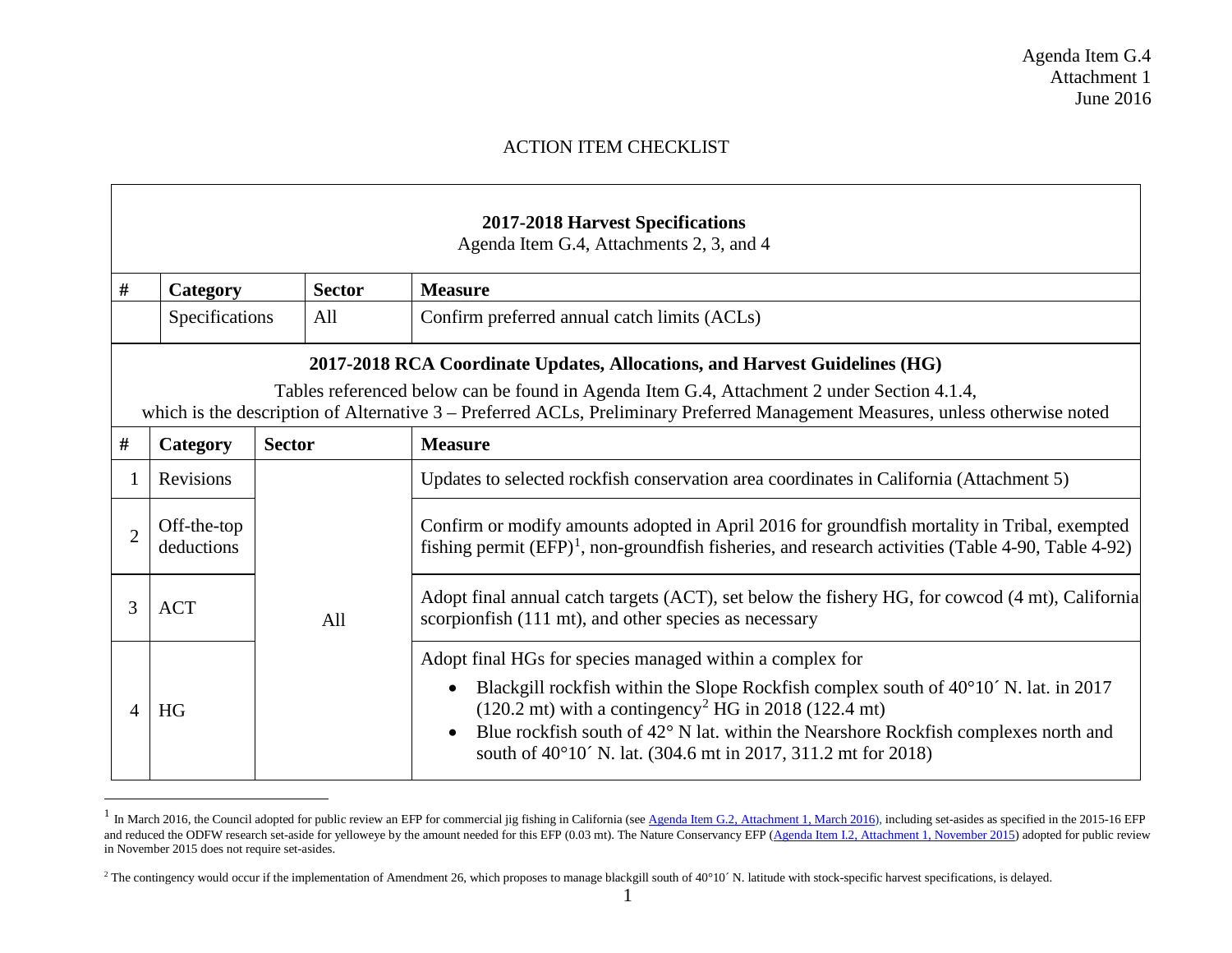## **2017-2018 RCA Coordinate Updates, Allocations, and Harvest Guidelines (HG)**

Tables referenced below can be found in Agenda Item G.4, Attachment 2 under Section 4.1.4, which is the description of Alternative 3 – Preferred ACLs, Preliminary Preferred Management Measures, unless otherwise noted

| $\#$ | Category               | <b>Sector</b>           | <b>Measure</b>                                                                                                                                                                                                                                                                                                                                                                                                                                                                                                                                                                                                                                                                                                                                                                                                                                                                                                                                             |
|------|------------------------|-------------------------|------------------------------------------------------------------------------------------------------------------------------------------------------------------------------------------------------------------------------------------------------------------------------------------------------------------------------------------------------------------------------------------------------------------------------------------------------------------------------------------------------------------------------------------------------------------------------------------------------------------------------------------------------------------------------------------------------------------------------------------------------------------------------------------------------------------------------------------------------------------------------------------------------------------------------------------------------------|
| 5    | Allocations            | Trawl, Non-Trawl        | Adopt final 2-year trawl and non-trawl allocations for<br>Bocaccio: trawl (39%) and non-trawl (61%) allocation (Table 4-95)<br>Cowcod: trawl (36%) and non-trawl (64%) allocation (Table 4-95)<br>Yelloweye rockfish: trawl (8%) and non-trawl (92%) allocation (Table 4-95)<br>Canary rockfish: in lieu of allocations that require fishery closures when attained (i.e., a<br>quota), implement ACTs of 72% to the trawl sectors (1,060.1 mt) and 28% (406.5 mt) to<br>the non-trawl sectors (Table 4-96)<br>Big skate: trawl (95%) and non-trawl (5%) allocation (Table 4-91, Table 4-93)<br>Longnose skate: trawl (90%) and non-trawl (10%) allocation (Table 4-91, Table 4-93)<br>Shelf Rockfish complex north $40^{\circ}10'$ N. lat.: trawl (60.2%) and non-trawl (39.8%)<br>allocation (Table 4-91, Table 4-93)<br>Shelf Rockfish complex south $40^{\circ}10'$ N. lat.: trawl (12.2%) and non-trawl (87.8%)<br>allocation(Table 4-91, Table 4-93) |
| 6    | Allocations            | <b>Within Trawl</b>     | Adopt final canary rockfish ACT for the shorebased individual fishing quota (IFQ) program and<br>allocations (i.e., quotas) for the catcher-processor and mothership sectors (Table 4-96)                                                                                                                                                                                                                                                                                                                                                                                                                                                                                                                                                                                                                                                                                                                                                                  |
| 7    | Set-Aside              | Within Trawl,<br>At-Sea | Adopt final set-asides for Pacific whiting at-sea sectors (Table 4-20)                                                                                                                                                                                                                                                                                                                                                                                                                                                                                                                                                                                                                                                                                                                                                                                                                                                                                     |
| 8    | HG or<br><b>Shares</b> | <b>Within Non-Trawl</b> | Adopt final 2-year within non-trawl HGs or shares for:<br>Overfished species: bocaccio, cowcod, and yelloweye (Table 4-95)<br>$\bullet$<br>Canary rockfish (Table 4-96)<br>Blackgill south of 40°10' N. lat. in 2017-2018 (Table 4-111, Table 4-112)<br>60% limited entry and 40% open access fixed gears<br>Sablefish south of 36° N. lat. (Table 4-108)<br>$\bullet$<br>70% limited entry and 30% open access fixed gears<br>Nearshore Rockfish complex north of 40°10′ N. latitude (Table 4-121)<br>$\bullet$<br>Consider a Federal HG for the area $42^{\circ}$ to $40^{\circ}10'$ N. latitude (40.2 mt)<br>$\bullet$                                                                                                                                                                                                                                                                                                                                  |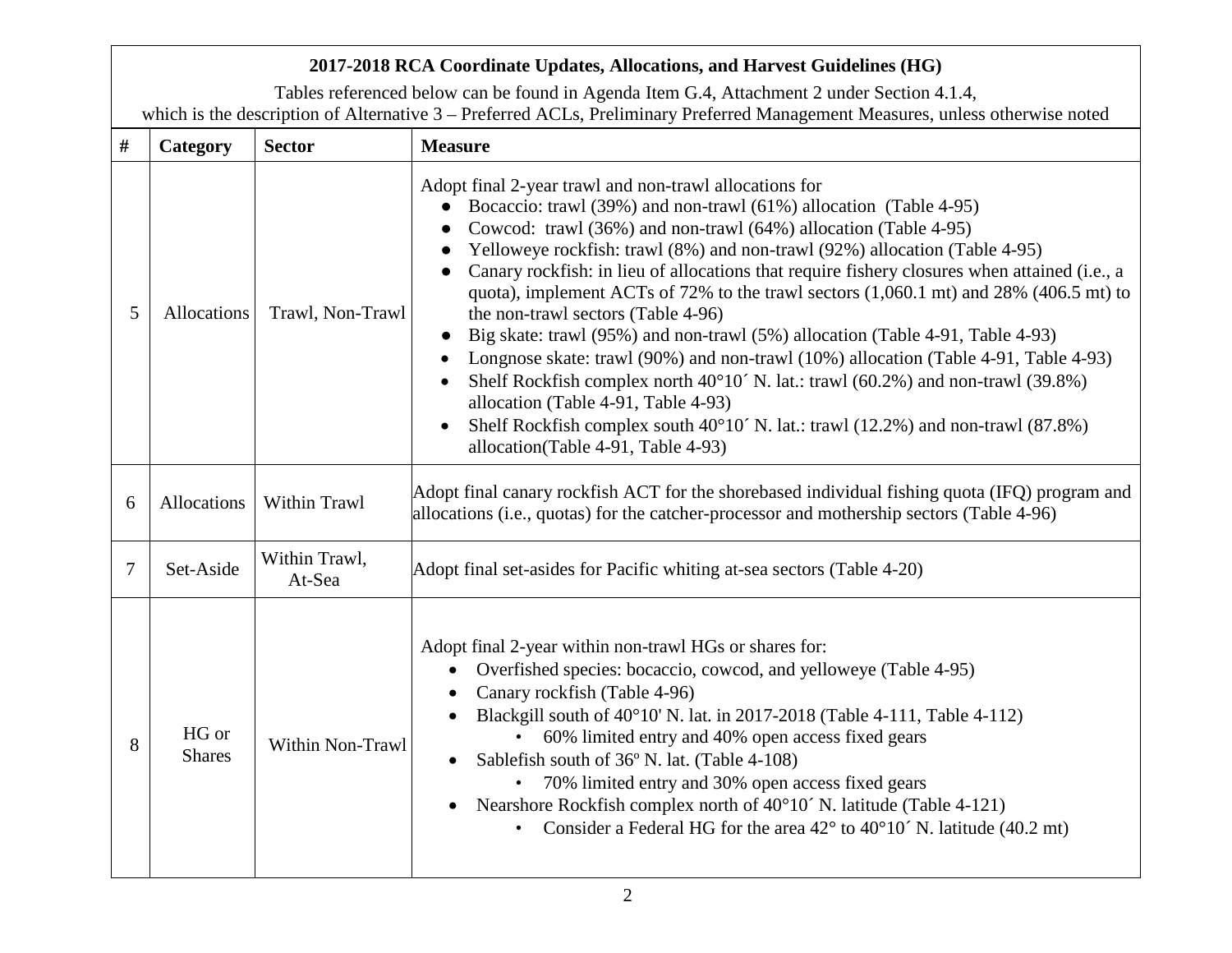|    | 2017-2018 Season Structures |                       |                                                                                                                                                                                                                                                                                                                                                                                                                                                                                                                                                                                                                                                                                                                                                                                                         |  |
|----|-----------------------------|-----------------------|---------------------------------------------------------------------------------------------------------------------------------------------------------------------------------------------------------------------------------------------------------------------------------------------------------------------------------------------------------------------------------------------------------------------------------------------------------------------------------------------------------------------------------------------------------------------------------------------------------------------------------------------------------------------------------------------------------------------------------------------------------------------------------------------------------|--|
| #  | Category                    | <b>Sector</b>         | <b>Measure</b>                                                                                                                                                                                                                                                                                                                                                                                                                                                                                                                                                                                                                                                                                                                                                                                          |  |
| 9  |                             | Shorebased IFQ        | Allocations based on final preferred ACLs (Table 4-100, Table 4-101) and big skate trip limits<br>(Table 4-99); 2016 trawl rockfish conservation area (RCA) structure (Table 4-14), except that north<br>of 48°10' N. latitude the shoreward boundary would be 100 fm and the seaward boundary would<br>be 150 fm year-round; 2016 non-trawl RCA (gear switching, Table 4-15), except that the seaward<br>boundary from $40^{\circ}10'$ N latitude and $34^{\circ}27'$ N. latitude would be 125 fm and the shoreward<br>boundary south of 34°27' N. lat. would be 75 fm.                                                                                                                                                                                                                                |  |
| 10 |                             | <b>At-Sea Sectors</b> | Amendment 21 allocations for darkblotched, POP, and widow rockfish based on final preferred<br>$ACLs$ (Table 4-105)                                                                                                                                                                                                                                                                                                                                                                                                                                                                                                                                                                                                                                                                                     |  |
| 11 |                             | Non-Nearshore         | Same as 2016, except<br>Non-trawl RCA seaward boundary from $40^{\circ}10'$ N latitude to $34^{\circ}27'$ N. latitude would be<br>$\bullet$<br>125 fm (Table 4-15)<br>Trip limits adjustments for<br>Sablefish north of 36° N. lat. limited entry and open access (Table 4-109)<br>$\bullet$<br>Sablefish south of 36° N. lat. limited entry and open access (Table 4-110)<br>$\bullet$<br>Blackgill rockfish south of 40°10′ LE and OA in 2017-2018 (Table 4-111, Table 4-112)<br>$\bullet$<br>Yellowtail rockfish for LE and OA (Table 4-113)<br>$\bullet$<br>Shelf rockfish from $40^{\circ}10'$ to $34^{\circ}27'$ N. lat. for OA (Table 4-114)<br>$\bullet$<br>Bocaccio south of 40°10′ N. lat. for LE and OA (Table 4-115)<br>$\bullet$<br>Canary rockfish trip limits (Table 4-126)<br>$\bullet$ |  |
| 12 |                             | Nearshore             | Same as 2016, except<br>• Non-trawl RCA shoreward boundary south of $34^{\circ}27'$ N. lat. would be 75 fm (Table 4-15)<br>Trip limit adjustments for<br>Black rockfish from 42° to 40°10′ N. lat. for LE and OA (Table 4-124)<br>$\bullet$<br>California Scorpionfish for LE and OA (Table 4-125)<br>$\bullet$<br>Canary rockfish trip limits (Table 4-126)<br>$\bullet$                                                                                                                                                                                                                                                                                                                                                                                                                               |  |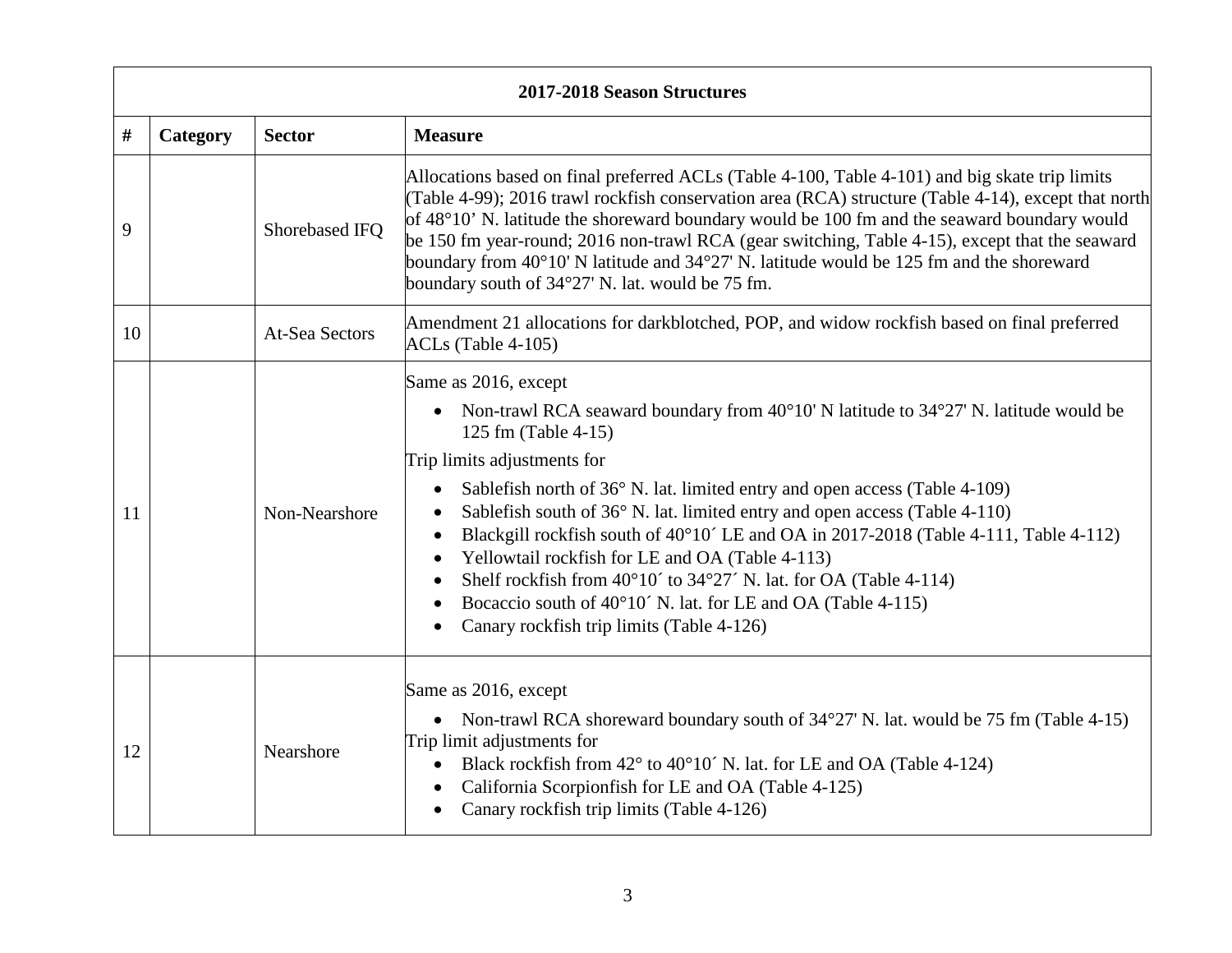| 2017-2018 Season Structures |          |                         |                                                                                                                                                                                                                                                                                                                                                                                                                                                                                                                                                                                                                                                                  |
|-----------------------------|----------|-------------------------|------------------------------------------------------------------------------------------------------------------------------------------------------------------------------------------------------------------------------------------------------------------------------------------------------------------------------------------------------------------------------------------------------------------------------------------------------------------------------------------------------------------------------------------------------------------------------------------------------------------------------------------------------------------|
| $\#$                        | Category | <b>Sector</b>           | <b>Measure</b>                                                                                                                                                                                                                                                                                                                                                                                                                                                                                                                                                                                                                                                   |
| 13                          |          | <b>Treaty Fisheries</b> | Same as 2016, except (Section 4.1.4.7)<br>Sablefish discard mortality reduced from 1.6 to 1.5 percent<br>$\bullet$<br>Midwater trawl: Widow rockfish will be managed by tribal regulation to stay within the<br>$\bullet$<br>annual 200 mt tribal harvest guideline<br>For Dover sole, English sole, Other Flatfish, and arrowtooth flounder trip limits will be<br>established in tribal regulation only and adjusted in-season to stay within the overall<br>harvest targets and overfished species limits.                                                                                                                                                    |
| 14                          |          | <b>WA Recreational</b>  | Same as 2016, except (Section 4.1.4.8)<br>Groundfish season dates are the second Saturday in March $(3/11/17 \& 3/10/18)$ through the<br>$\bullet$<br>third Saturday in October $(10/21/17 \& 10/20/18)$<br>Lingcod seasons<br>$\bullet$<br>Same dates as the recreational groundfish season described above in Marine Areas<br>$\circ$<br>$1 - 3$<br>o April 16 through October 15 in Marine Area 4<br><b>Bag Limits</b><br>o One canary rockfish sub-bag limit within the rockfish sub-bag (10) in Marine Areas<br>1 and 2; option to expand and increase canary retention inseason<br>Lingcod closed area would be reduced by modifying the southern boundary |
| 15                          |          | <b>OR</b> Recreational  | Same as 2016, except (Section 4.1.4.9)<br><b>Bag Limits</b><br>$\bullet$<br>$\circ$ No canary rockfish sub-limit within the marine bag limit (10)<br>The 10 inch kelp greenling length limit would be removed<br>Regulations would include coordinates to increase Stonewall Bank, if necessary                                                                                                                                                                                                                                                                                                                                                                  |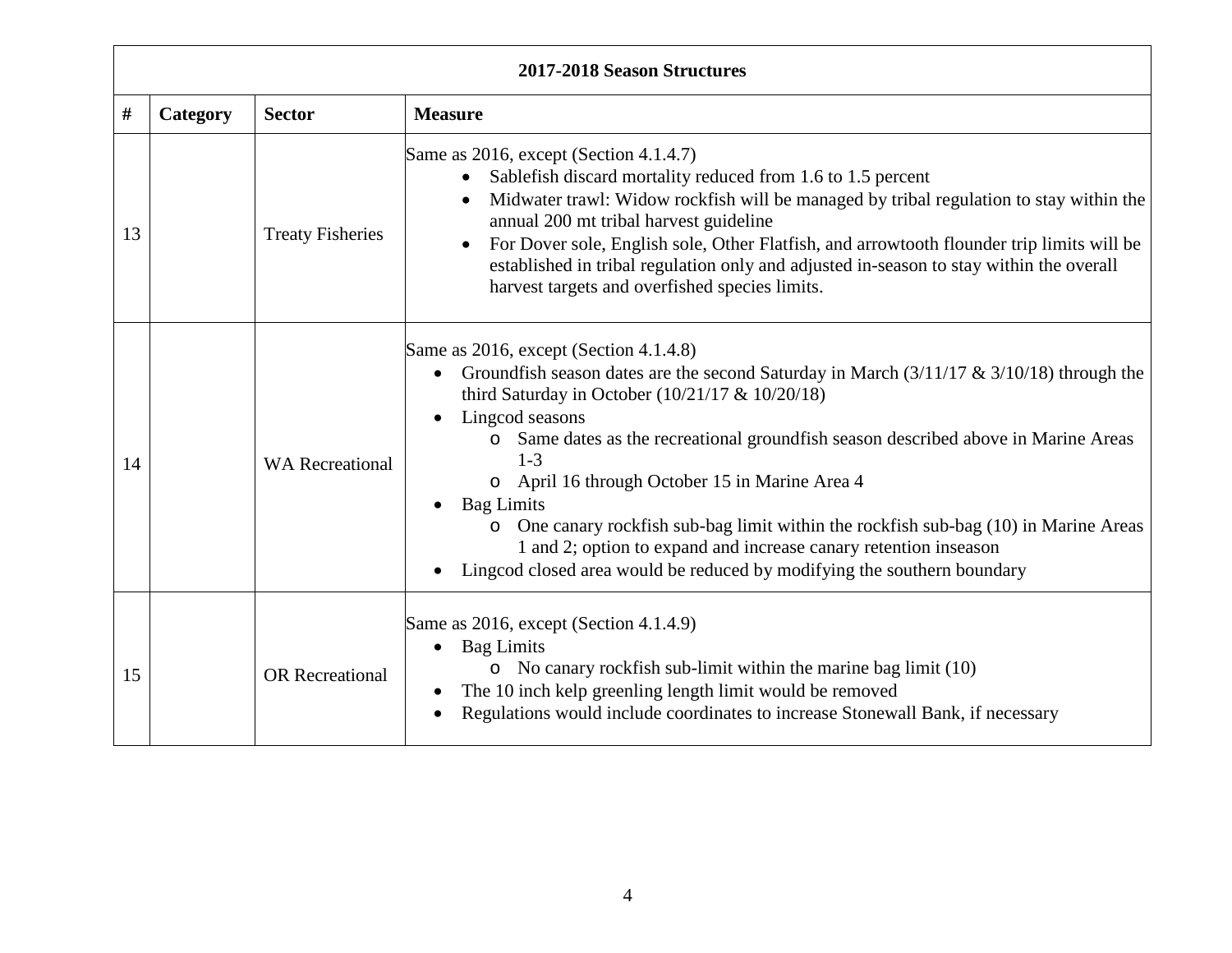| 2017-2018 Season Structures |          |                        |                                                                                                                                                                                                                                                                                                                                                                                                                                                                                                                                                                                                                                                                                                                                                                                                                                                                                                                                   |
|-----------------------------|----------|------------------------|-----------------------------------------------------------------------------------------------------------------------------------------------------------------------------------------------------------------------------------------------------------------------------------------------------------------------------------------------------------------------------------------------------------------------------------------------------------------------------------------------------------------------------------------------------------------------------------------------------------------------------------------------------------------------------------------------------------------------------------------------------------------------------------------------------------------------------------------------------------------------------------------------------------------------------------|
| #                           | Category | <b>Sector</b>          | <b>Measure</b>                                                                                                                                                                                                                                                                                                                                                                                                                                                                                                                                                                                                                                                                                                                                                                                                                                                                                                                    |
| 16                          |          | <b>CA</b> Recreational | Same as in 2016, except (Section 4.1.4.10)<br>Changes to the season structures (Figure 4-12) would occur in the Northern and Mendocino<br>$\bullet$<br>Management Areas $(+ 2.5 \text{ months})$ ; allowable fishing depths increased in the Northern<br>Management Area (20 fm to 30 fm) during May 1 through October 31; the depth restriction<br>would be eliminated in both the Northern and Mendocino Management Areas from<br>November through December; fishing depths would also be increased in the San Francisco<br>and Central Management Areas (40 and 50 fathoms)<br>Sub-bag Limits<br>Black rockfish: 3 fish sub-bag within the rockfish, cabezon, greenling (RCG) complex bag<br>$\bullet$<br>limit(10)<br>Bocaccio: No sub-bag within the RCG complex bag limit (10)<br>$\bullet$<br>Canary rockfish: 1 fish sub-bag within the RCG complex bag limit (10)<br>$\bullet$<br>Lingcod: 2 fish bag limit<br>$\bullet$ |